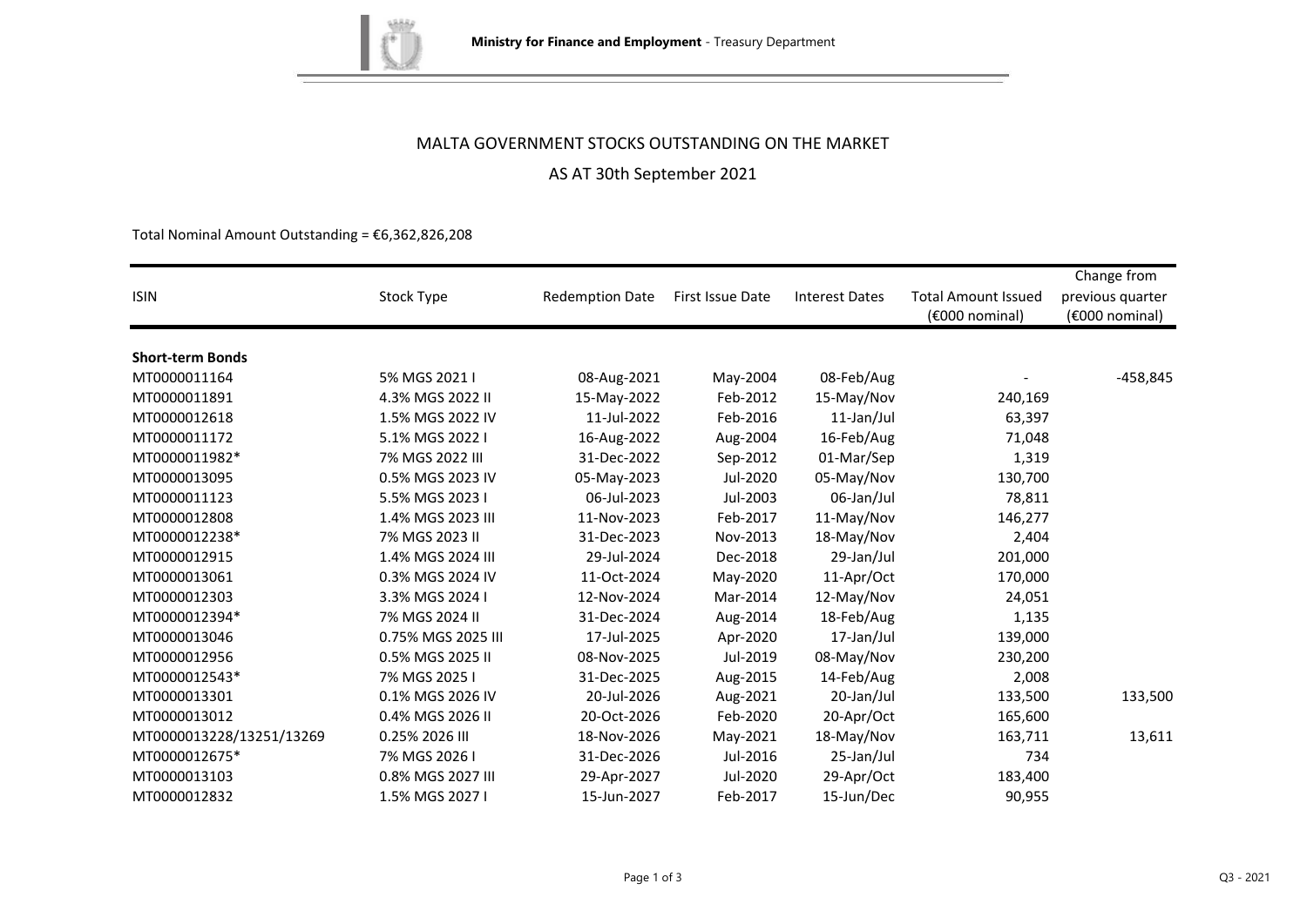

# MALTA GOVERNMENT STOCKS OUTSTANDING ON THE MARKET

# AS AT 30th September 2021

|                          |                    |                        |                  |                       |                            | Change from      |
|--------------------------|--------------------|------------------------|------------------|-----------------------|----------------------------|------------------|
| <b>ISIN</b>              | Stock Type         | <b>Redemption Date</b> | First Issue Date | <b>Interest Dates</b> | <b>Total Amount Issued</b> | previous quarter |
|                          |                    |                        |                  |                       | (€000 nominal)             | (€000 nominal)   |
|                          |                    |                        |                  |                       |                            |                  |
| Short-term Bonds (cont.) |                    |                        |                  |                       |                            |                  |
| MT0000013186/13343       | 0.4% MGS 2027 IV   | 19-Nov-2027            | Feb-2021         | 19-May/Nov            | 226,300                    | 79,700           |
| MT0000012873*            | 7% MGS 2027 II     | 31-Dec-2027            | Jul-2017         | 25-Jan/Jul            | 1,097                      |                  |
| MT0000012055             | 4.8% MGS 2028 I    | 11-Sep-2028            | Nov-2012         | 11-Mar/Sep            | 107,030                    |                  |
| <b>Medium-term Bonds</b> |                    |                        |                  |                       |                            |                  |
| MT0000012139             | 4.5% MGS 2028 II   | 25-Oct-2028            | Mar-2013         | 25-Apr/Oct            | 286,652                    |                  |
| MT0000012907*            | 7% MGS 2028 III    | 31-Dec-2028            | Jul-2018         | 13-Jan/Jul            | 261                        |                  |
| MT0000012923             | 1.85% MGS 2029 III | 30-May-2029            | Dec-2018         | 30-May/Nov            | 286,500                    |                  |
| MT0000012535             | 2.3% MGS 2029 II   | 24-Jul-2029            | Jun-2015         | 24-Jan/Jul            | 143,518                    |                  |
| MT0000011958             | 5.1% MGS 2029 I    | 01-Oct-2029            | Jun-2012         | 01-Apr/Oct            | 79,145                     |                  |
| MT0000012998*            | 7% MGS 2029 IV     | 31-Dec-2029            | Oct-2019         | 14-Apr/Oct            | 2,522                      |                  |
| MT0000011651             | 5.25% MGS 2030 I   | 23-Jun-2030            | May-2010         | 23-Jun/Dec            | 440,166                    |                  |
| MT0000013020/13236       | 1% MGS 2031 II     | 23-Apr-2031            | Feb-2020         | 23-Apr/Oct            | 255,000                    |                  |
| MT0000011883             | 5.2% MGS 2031 I    | 16-Sep-2031            | Nov-2011         | 16-Mar/Sep            | 201,344                    |                  |
| MT0000013210*            | 7% MGS 2031 III    | 31-Dec-2031            | Mar-2021         | 25-Mar/Sep            | 212                        |                  |
| MT0000013335*            | 7% MGS 2031 IV     | 31-Dec-2031            | Jul-2021         | 28-Jan/Jul            | 1,736                      | 1,736            |
| MT0000012220             | 4.65% MGS 2032 I   | 22-Jul-2032            | Nov-2013         | 22-Jan/Jul            | 140,454                    |                  |
| MT0000012337             | 4.45% MGS 2032 II  | 03-Sep-2032            | Mar-2014         | 03-Mar/Sep            | 153,112                    |                  |
| MT0000012386             | 4.3% MGS 2033 I    | 01-Aug-2033            | Jun-2014         | 01-Feb/Aug            | 150,700                    |                  |
| MT0000012451             | 4.1% MGS 2034 I    | 18-Oct-2034            | Aug-2014         | 18-Apr/Oct            | 200,076                    |                  |
| MT0000013194/13350       | 1% MGS 2035 II     | 23-Aug-2035            | Feb-2021         | 23-Feb/Aug            | 144,200                    | 66,800           |
| MT0000012865             | 2.2% MGS 2035 I    | 24-Nov-2035            | Feb-2017         | 24-May/Nov            | 20,539                     |                  |